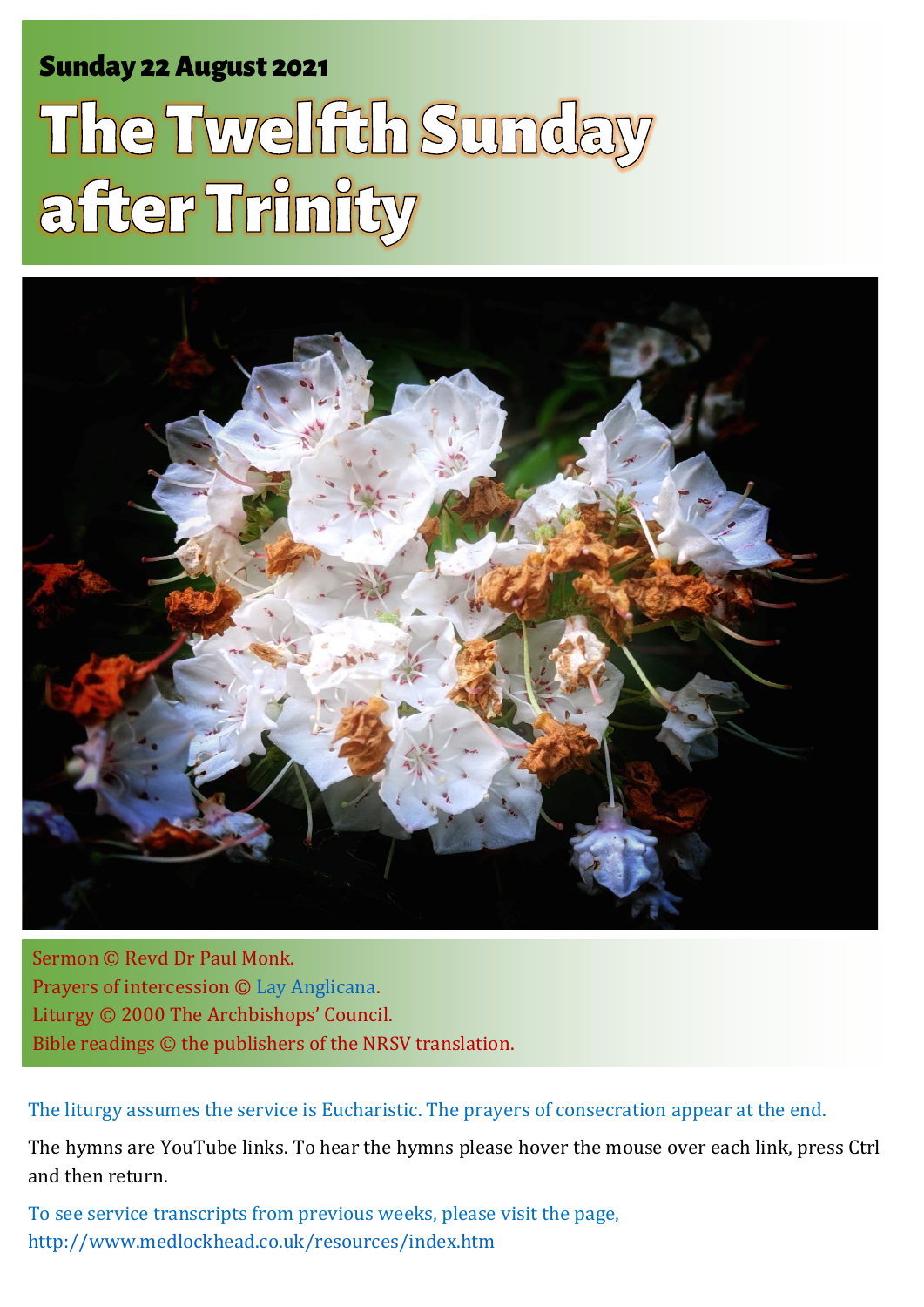# **Introduction and welcome**

HYMN 1 **[Father, hear the prayer we offer](https://www.youtube.com/watch?v=CFoactKMJHQ)** (click on this link to hear the hymn)

# **The Welcome**

In the name of the Father, and of the Son, and of the Holy Spirit

All **Amen.**

The Lord be with you

All **And also with you.**

# **The Preparation**

All **Almighty God,**

**to whom all hearts are open, all desires known, and from whom no secrets are hidden: cleanse the thoughts of our hearts by the inspiration of your Holy Spirit, that we may perfectly love you, and worthily magnify your holy name; through Christ our Lord. Amen.**

Our Lord Jesus Christ said:

The first commandment is this: 'Hear, O Israel, the Lord our God is the only Lord. You shall love the Lord your God with all your heart, with all your soul, with all your mind, and with all your strength.'

And the second is this: 'Love your neighbour as yourself.' There is no other commandment greater than these. On these two commandments hang all the law and the prophets.

#### All **Amen. Lord, have mercy.**

God so loved the world that he gave his only Son Jesus Christ to save us from our sins, to be our advocate in heaven, and to bring us to eternal life. Therefore, let us confess our sins in penitence and faith, firmly resolved to keep God's commandments and to live in love and peace with all.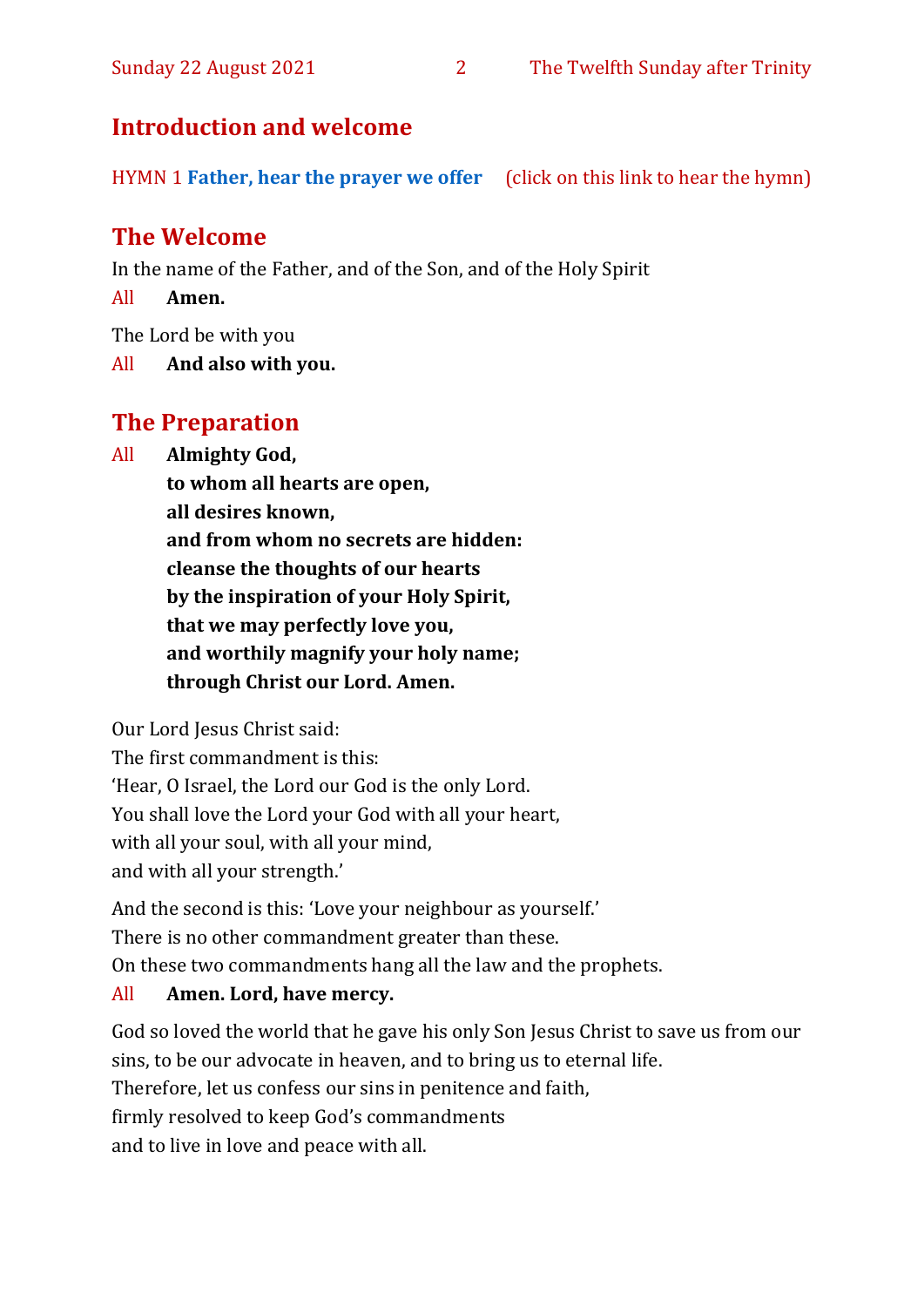All **Almighty God, our heavenly Father, we have sinned against you and against our neighbour in thought and word and deed, through negligence, through weakness, through our own deliberate fault. We are truly sorry and repent of all our sins. For the sake of your Son Jesus Christ, who died for us, forgive us all that is past and grant that we may serve you in newness of life to the glory of your name. Amen.**

Almighty God,

who forgives all who truly repent, have mercy upon you, pardon and deliver you from all your sins, confirm and strengthen you in all goodness, and keep you in life eternal; through Jesus Christ our Lord. All **Amen.**

# **The Gloria**

This Gloria is sung to the tune of 'Cwm Rhondda'. Click **[here](about:blank)** for the tune.

All **Glory be to God in Heaven, Songs of joy and peace we bring, Thankful hearts and voices raising, To creation's Lord we sing. Lord we thank you, Lord we praise you, Glory be to God our King: Glory be to God our King. Lamb of God, who on our shoulders, Bore the load of this world's sin; Only Son of God the Father, You have brought us peace within. Lord, have mercy, Christ have mercy,**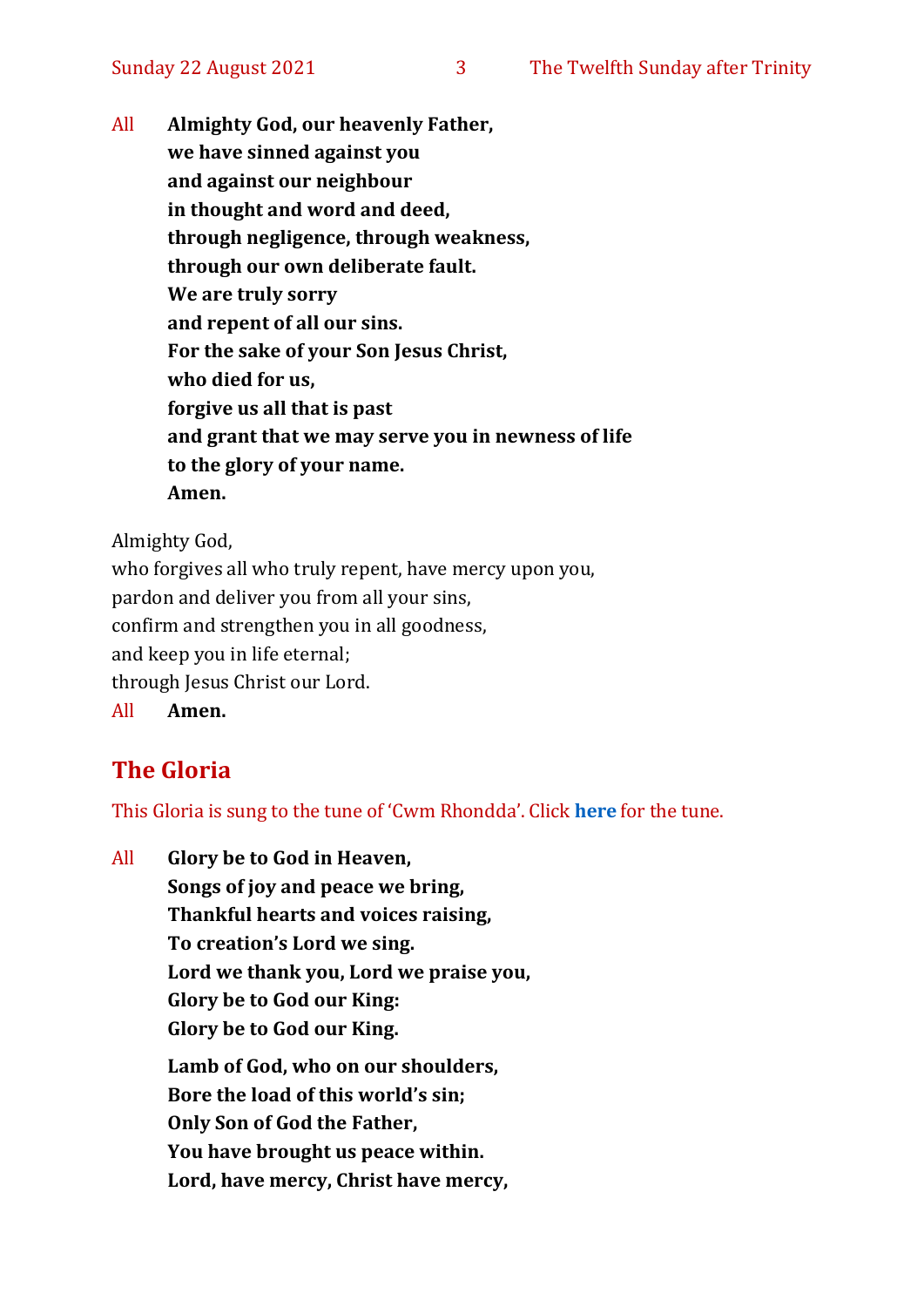**Now your glorious reign begin: Now your glorious reign begin.**

**You O Son of God are Holy, You we praise with one accord. None in heav'n or earth is like you, Only you are Christ the Lord. With the Father and the Spirit, Ever worshipped and adored: Ever worshipped and adored.**

#### **The Collect for the Twelfth Sunday after Trinity**

God of constant mercy, who sent your Son to save us: remind us of your goodness, increase your grace within us, that our thankfulness may grow, through Jesus Christ our Lord.

All **Amen.**

### **First reading**

A reading from the First Book of Kings

Solomon stood before the altar of the Lord in the presence of all the assembly of Israel and spread out his hands to heaven. He said, 'O Lord, God of Israel, there is no God like you in heaven above or on earth beneath, keeping covenant and steadfast love for your servants who walk before you with all their heart, the covenant that you kept for your servant my father David as you declared to him; you promised with your mouth and have this day fulfilled with your hand. Therefore, O Lord, God of Israel, keep for your servant my father David that which you promised him, saying, "There shall never fail you a successor before me to sit on the throne of Israel, if only your children look to their way, to walk before me as you have walked before me." Therefore, O God of Israel, let your word be confirmed, which you promised to your servant my father David. 'But will God indeed dwell on the earth? Even heaven and the highest heaven cannot contain you, much less this house that I have built! Regard your servant's prayer and his plea, O Lord my God, heeding the cry and the prayer that your servant prays to you today; that your eyes may be open night and day toward this house, the place of which you said, "My name shall be there," that you may heed the prayer that your servant prays toward this place.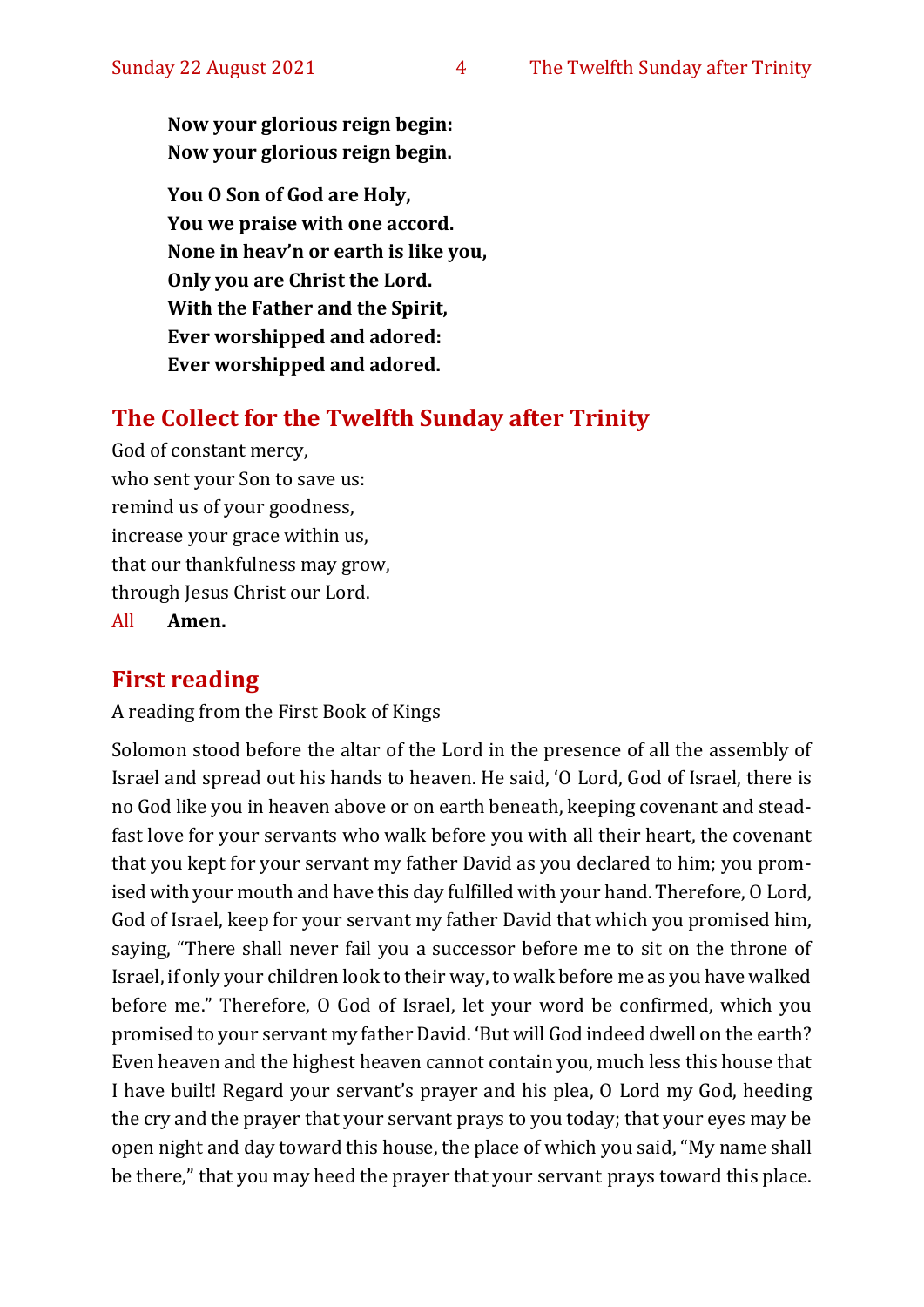Hear the plea of your servant and of your people Israel when they pray toward this place; O hear in heaven your dwelling place; heed and forgive.

'Likewise when a foreigner, who is not of your people Israel, comes from a distant land because of your name—for they shall hear of your great name, your mighty hand, and your outstretched arm—when a foreigner comes and prays toward this house, then hear in heaven your dwelling place, and do according to all that the foreigner calls to you, so that all the peoples of the earth may know your name and fear you, as do your people Israel, and so that they may know that your name has been invoked on this house that I have built*. 1 Kings 8:22–30, 41-43*

This is the Word of the Lord

All **Thanks be to God.**

#### **Second reading**

A reading from St Paul's Letter to the Ephesians

Be strong in the Lord and in the strength of his power. Put on the whole armour of God, so that you may be able to stand against the wiles of the devil. For our struggle is not against enemies of blood and flesh, but against the rulers, against the authorities, against the cosmic powers of this present darkness, against the spiritual forces of evil in the heavenly places. Therefore take up the whole armor of God, so that you may be able to withstand on that evil day, and having done everything, to stand firm. Stand therefore, and fasten the belt of truth around your waist, and put on the breastplate of righteousness. As shoes for your feet put on whatever will make you ready to proclaim the gospel of peace. With all of these, take the shield of faith, with which you will be able to quench all the flaming arrows of the evil one. Take the helmet of salvation, and the sword of the Spirit, which is the word of God. Pray in the Spirit at all times in every prayer and supplication. To that end keep alert and always persevere in supplication for all the saints.

Pray also for me, so that when I speak, a message may be given to me to make known with boldness the mystery of the gospel, for which I am an ambassador in chains. Pray that I may declare it boldly, as I must speak. *Ephesians 6:10–20*

This is the Word of the Lord

All **Thanks be to God.**

HYMN 2 **[Kyrie eleison](https://www.youtube.com/watch?v=eeG-2o0dvtk)** (please click on this link to hear the hymn)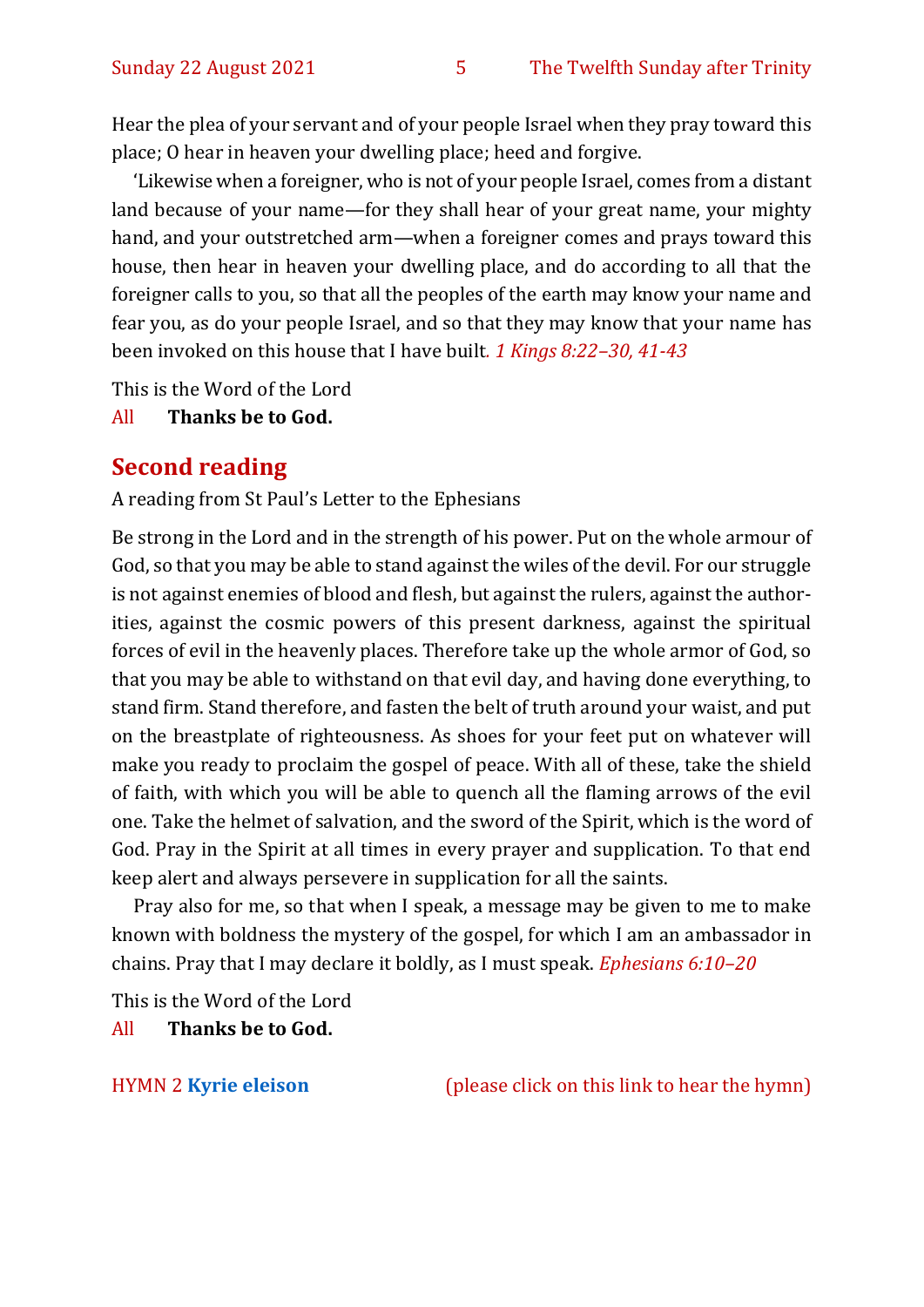### **Gospel reading**

Hear the Gospel of our Lord Jesus Christ according to John

#### All **Glory to you O Lord.**

Jesus said, 'Those who eat my flesh and drink my blood abide in me, and I in them. Just as the living Father sent me, and I live because of the Father, so whoever eats me will live because of me. This is the bread that came down from heaven, not like that which your ancestors ate, and they died. But the one who eats this bread will live forever.' He said these things while he was teaching in the synagogue at Capernaum.

When many of his disciples heard it, they said, 'This teaching is difficult; who can accept it?' But Jesus, being aware that his disciples were complaining about it, said to them, "Does this offend you? Then what if you were to see the Son of Man ascending to where he was before? It is the spirit that gives life; the flesh is useless. The words that I have spoken to you are spirit and life. But among you there are some who do not believe.' For Jesus knew from the first who were the ones that did not believe, and who was the one that would betray him. And he said, 'For this reason I have told you that no one can come to me unless it is granted by the Father.' Because of this many of his disciples turned back and no longer went about with him. So Jesus asked the twelve, 'Do you also wish to go away?' Simon Peter answered him, 'Lord, to whom can we go? You have the words of eternal life. We have come to believe and know that you are the Holy One of God.' *John 6:56-69*

This is the Gospel of the Lord

#### All **Praise to you O Christ.**

#### **Sermon**

A theme runs through these three readings like a fault-line through an otherwise perfect gemstone. Today's Gospel expresses it most clearly: Jesus has expressed further truths about himself. He expresses them in a typically Eucharistic manner, telling the Jews to eat his flesh and drink his blood but, to them, the idea is utter madness. They are offended and 'vote with their feet.'

In the passage from 1 Kings, we overhear King Solomon the Wise. He's hoping that foreigners will find God through prayer: the subtext implies that he thinks they will again vote with their feet when things don't seem right. Rather, Solomon wants God to help them; he wants them to stay around long enough that they turn from soft truths and false religion to hear (and then appreciate) the truth that brings life.

It's the middle passage from St Paul which goes behind the text of these two worked examples to show the meaning. He discusses an aspect of 'spiritual warfare' to help us stop the powers of darkness when they to inspire us to go away from God.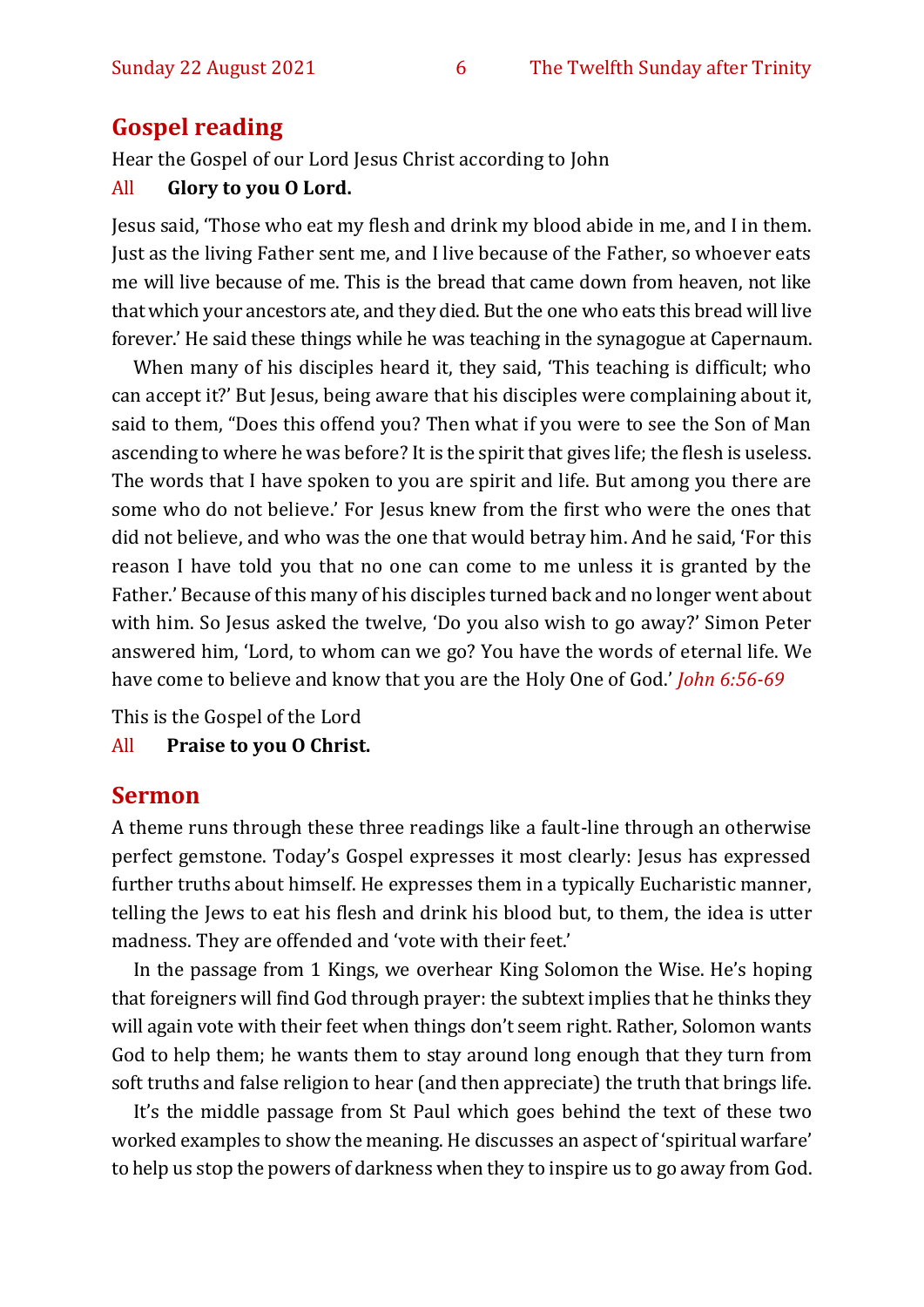St Paul's argument goes something like this: the powers of darkness do not want us to know God because we will inevitably follow Him if we do. They will therefore work hard to deceive us. They will twist the facts (which is why we need the belt of truth). They want us to twist our behaviour (which is why we need the breastplate of righteousness). They will twist our emotions to stir us up (which is why we need the gospel—and not just any Gospel but the Gospel of peace). They will make us doubt God himself (which is why we need faith). And they will prevent us believing the reality of forgiveness (which is why we need the fact of salvation). To cap it all, and to achieve these gains over the powers of evil, we will need to pray and therefore we need the Holy Spirit. The only element missing from the list is love but love is a fruit and gift of the Spirit, so do not fear. In all these ways we stay with God.

Having said this, it's therefore telling that our modern age is characterised by atheism … and war, and fake news. It suggests the powers of darkness are working hard. It might also explain why many Churches are weakened: perhaps the powers of darkness have succeeded in deceiving their members—which could include us.

Now, having listened to St Paul, we'll next look at todays' other Bible texts to see where we're most likely to be deceived and vote with our feet away from God.

In today's Gospel reading, we watch people take offence when Jesus speaks of his flesh and blook. Jesus is clearly talking about the Eucharist, Holy Communion. And, now as then, the Church gets into extraordinary trouble. Is it a sacrament or is it a re-enactment and work for the memory? Is it real spiritual food or useful when meditating and an aid to prayer? You've heard it all. It's been a contentious debate from earliest times. Interestingly, it's when Jesus talks of strong spiritual food that his hearers walk away. He offers a form of discipleship full-strength, offence is taken, people vote with their feet, and the powers of darkness have won.

Next, we look at Solomon praying in his newly consecrated Temple. The Temple, remember, was again a place for a different power encounter with God thatinvolved sacrifice. And 'sacrifice' as a topic of discipleship, also causes folk to vote with their feet. Here's an experiment, start a sentence with the words, 'The Church says you should give …' and watch folk run away. Sacrifice was central to Judaism and it's also central to Christianity. We live sacrificial lives, which usually means doing without the good in order to achieve or gain the better. For example, we fast in Lent, we give a tithe—properly understood as giving 10% of everything to Holy Church—and we set aside time to pray and study Scripture. God wants us to *give* away but too often folk *walk* away. Again, we're offered discipleship full-strength, offence is taken, again people vote with their feet, and again the powers of darkness have won.

This discussion so far can sound a little depressing—over the top even. Actually, there's a kernel of deep comfort and profound hope. Because of the Cross, the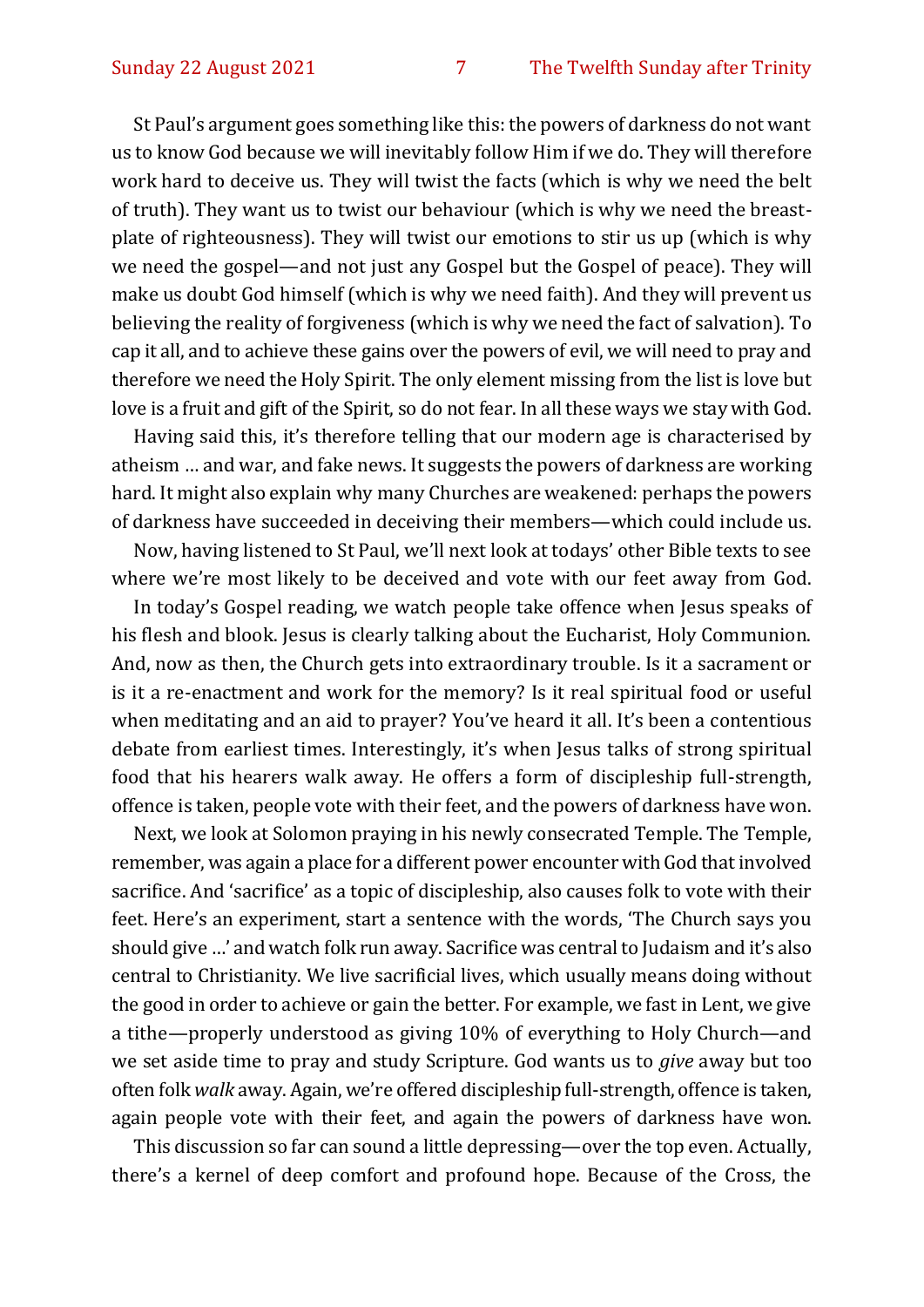powers of evil have been confronted and dealt with. An honest appeal to Jesus and we're saved. That's surely why Jesus taught us to pray each day, 'deliver us from evil.' If the powers of evil are enticing us away from a full-strength Christianity, then they are in fact telling us that a full-strength Christianity is what God wants of us. They're admitting that full-strength Christianity is powerful and effective. They're saying that a full-strength Christianity really does work. It's saying that when a Christian offers to be a disciple full-strength, they will find eternal life, they will be pleasing to God.

So keep at it. Live the faith. Love the Lord. Say 'no' to the powers of evil that would have us live a diluted faith. Be Christlike. Be holy. Jesus said as much: in the beatitudes, 'blessed are the pure in heart for they will see God.'

# **The Creed**

Do you believe and trust in God the Father, the source of all being and life, the one for whom we exist?

#### All **We believe and trust in him.**

Do you believe and trust in God the Son, who took our human nature, died for us and rose again?

#### All **We believe and trust in him.**

Do you believe and trust in God the Holy Spirit, who gives life to the people of God and makes Christ known in the world?

#### All **We believe and trust in him.**

This is the faith of the Church.

All **This is our faith. We believe and trust in one God, Father, Son and Holy Spirit. Amen.**

# **Prayers of intercession**

*The Church of Christ* Lord, as we kneel before you, we do so as a people who understand and emphasise different aspects of what it means to follow you. Some of these ways of understanding you may seem strange, even mistaken, to the rest of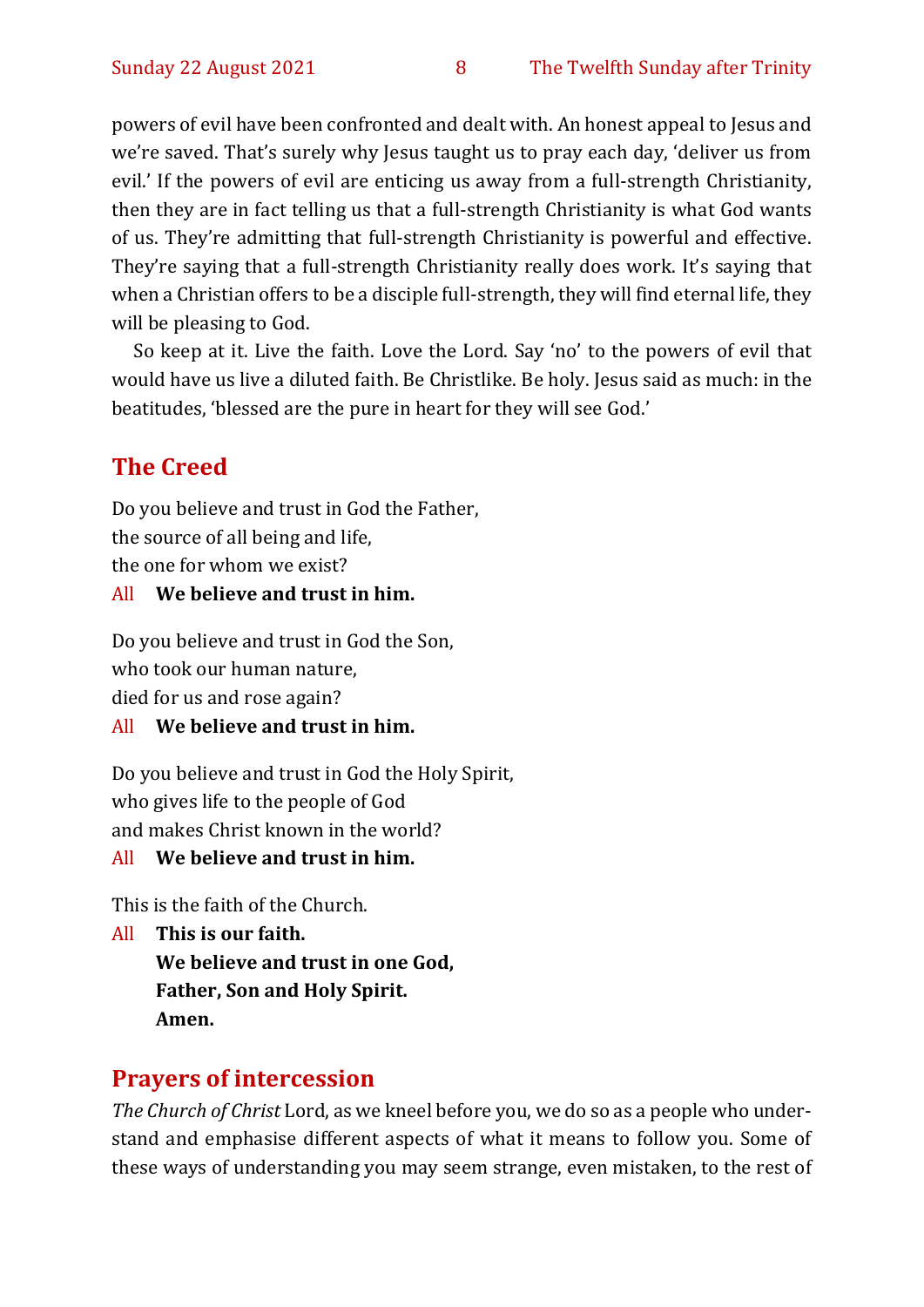us. But we are all your people, and we know you love us all. Help us therefore, day by day, to accept and love each other for your sake and to try with all our might to worship you in unity.

Lord, through you all good things are possible

# All **In your mercy, hear our prayer**

*Creation, human society, the Sovereign and those in authority* Lord, as we undergo a great migration of peoples, who find it impossible to live in the land of their birth, help us to be mindful that none of us is an island, complete in itself: we are all a piece of the continent, a part of the main. If a clod of earth is washed away by the sea, Europe is the less—any person's death diminishes us, because we are involved in mankind. We therefore need never send to know for whom the bell tolls; you have taught us it tolls for each and every one of us.

Lord, through you all good things are possible

# All **In your mercy, hear our prayer**

*The local community* Lord, as we draw strength and inspiration from the daily bread you offer us, help us to build the kingdom of heaven here on earth, with the people who surround us in the here and now, the testing ground for our faith. As we build a human chain to encircle the earth, may we know you more clearly, love you more dearly, and follow you more nearly, day by day.

Lord, through you all good things are possible

# All **In your mercy, hear our prayer**

*Those who suffer* Lord, we bring before you all those suffering pain, whether of the mind, body or spirit. Help us to bear one another's burdens, and be a human comfort to each other. Be with them, and be with us all when the wheels of being slow. Teach us patience, and forbearance, and give us hope for the morrow. Lord, through you all good things are possible

# All **In your mercy, hear our prayer**

*The communion of saints* Lord, we give thanks for the lives of the departed … Comfort those who mourn. And, in the midst of the journey, we glimpse our own end, whose fulfilment is beyond our imagining.

Merciful Father,

All **accept these prayers for the sake of your Son, our Saviour Jesus Christ. Amen.**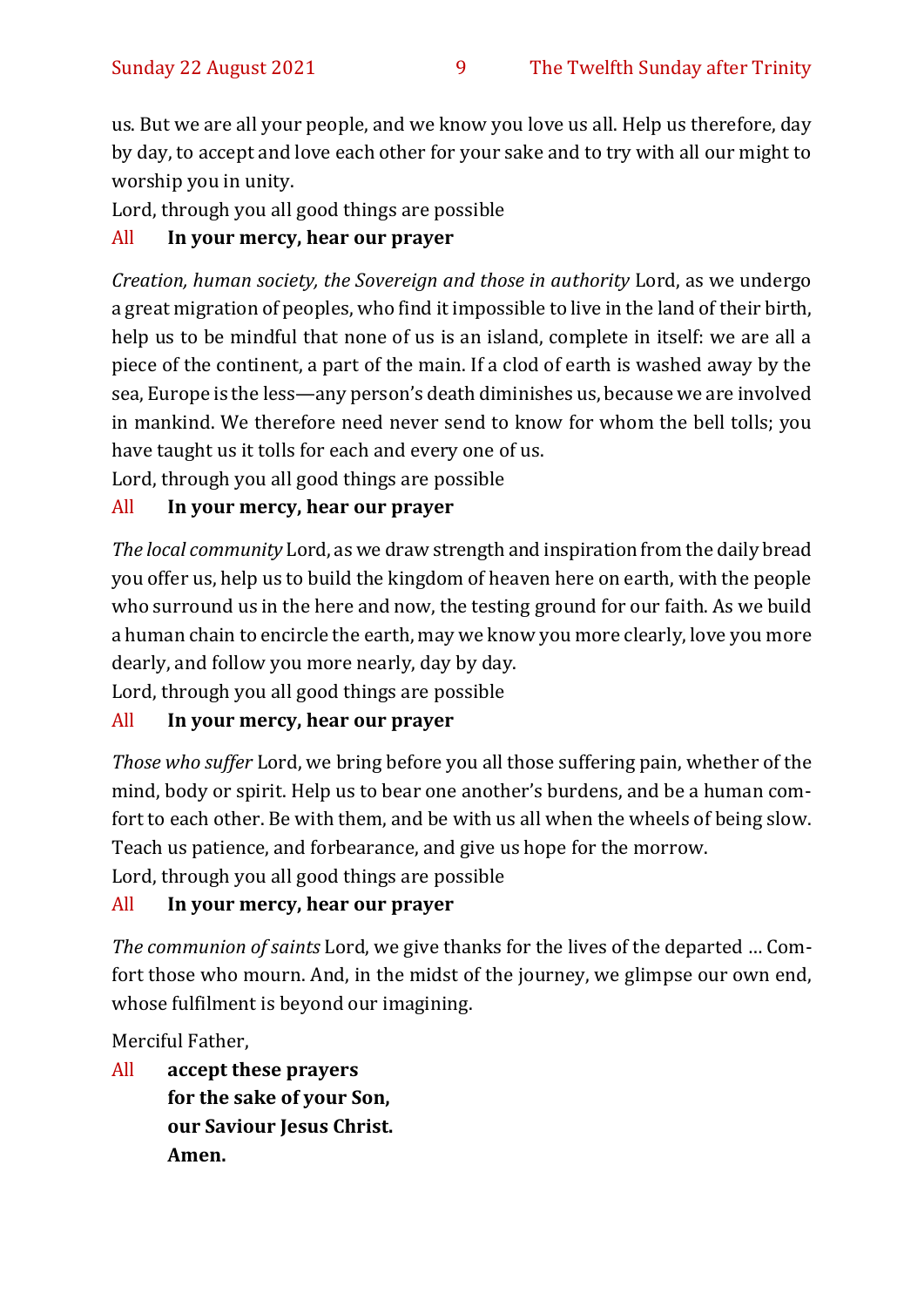# **The peace**

Peace to you from God our heavenly Father. Peace from his Son Jesus Christ who is our peace. Peace from the Holy Spirit, the Life-giver

The peace of the Lord be always with you,

All **And also with you.**

HYMN 3 **[St Patrick's breastplate](https://www.youtube.com/watch?v=m1OCffhjHYw&list=RDm1OCffhjHYw&start_radio=1)** (please click on this link to hear the hymn)

The liturgy of the Communion Service appears below

# The Dismissal

The peace of God which passes all understanding, keep your hearts and minds in the knowledge and love of God, and of his Son Jesus Christ our Lord; and the blessing and the blessing of God almighty, the Father, the Son, and the Holy Spirit, be among you and remain with you always. and the blessing of God the Almighty: Father, Son, and Holy Spirit, be with you now and remain with you always. All **Amen.**

HYMN 4 **[All Heaven declares](https://www.youtube.com/watch?v=S-s9Kk6tfVU)** (please click on this link to hear the hymn)

Go in peace to love and serve the Lord.

All **In the name of Christ. Amen.**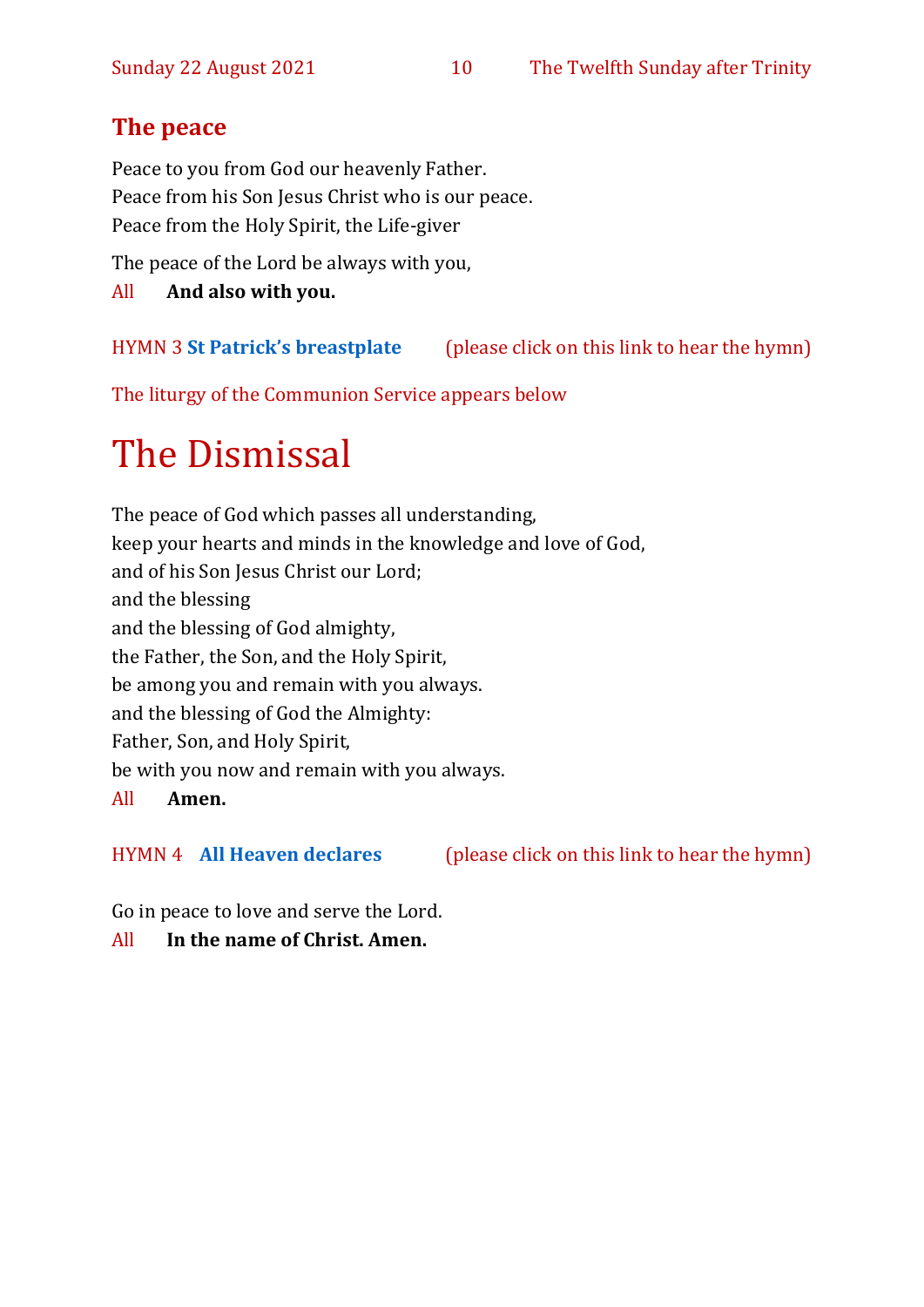# The Liturgy of the Sacrament

## Eucharistic Prayer (prayer E)

The Lord be with you

#### All **and also with you.**

Lift up your hearts.

#### All **We lift them to the Lord.**

Let us give thanks to the Lord our God.

#### All **It is right to give thanks and praise.**

Father, you made the world and love your creation. You gave your Son Jesus Christ to be our Saviour. His dying and rising have set us free from sin and death. And so we gladly thank you, with saints and angels praising you, and saying,

All **Holy, holy, holy Lord, God of power and might, heaven and earth are full of your glory. Hosanna in the highest. Blessed is he who comes in the name of the Lord. Hosanna in the highest.**

We praise and bless you, loving Father, through Jesus Christ, our Lord; and as we obey his command, send your Holy Spirit, that broken bread and wine outpoured may be for us the body and blood of your dear Son.

On the night before he died he had supper with his friends and, taking bread, he praised you. He broke the bread, gave it to them and said: Take, eat; this is my body which is given for you; do this in remembrance of me.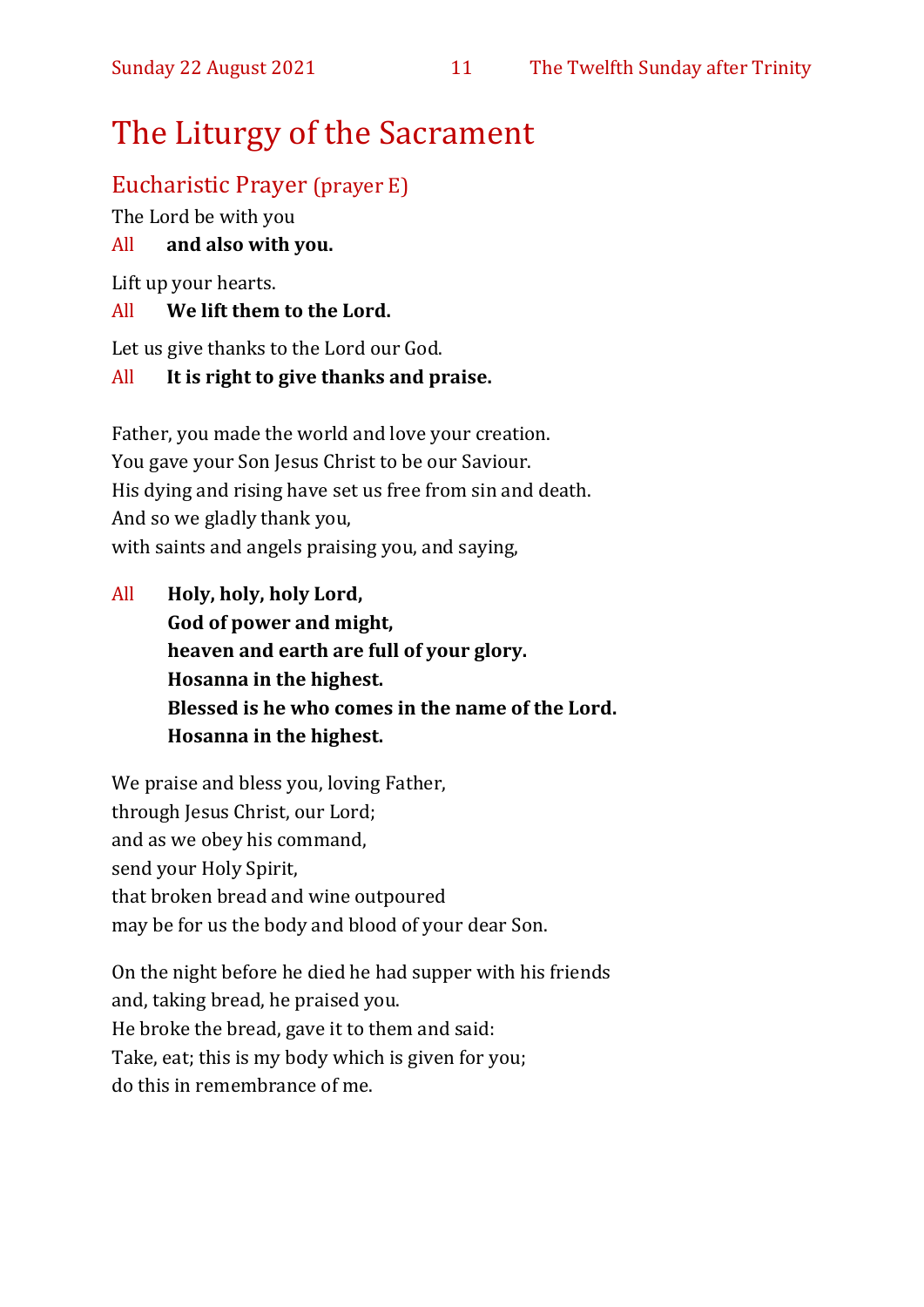When supper was ended he took the cup of wine. Again he praised you, gave it to them and said: Drink this, all of you; this is my blood of the new covenant, which is shed for you and for many for the forgiveness of sins. Do this, as often as you drink it, in remembrance of me.

So, Father, we remember all that Jesus did, in him we plead with confidence his sacrifice made once for all upon the cross.

Bringing before you the bread of life and cup of salvation, we proclaim his death and resurrection until he comes in glory.

Great is the mystery of faith:

# All **Christ has died. Christ is risen. Christ will come again.**

Lord of all life, help us to work together for that day when your kingdom comes and justice and mercy will be seen in all the earth.

Look with favour on your people, gather us in your loving arms and bring us with all the saints to feast at your table in heaven.

Through Christ, and with Christ, and in Christ, in the unity of the Holy Spirit, all honour and glory are yours, O loving Father, for ever and ever.

All **Amen.**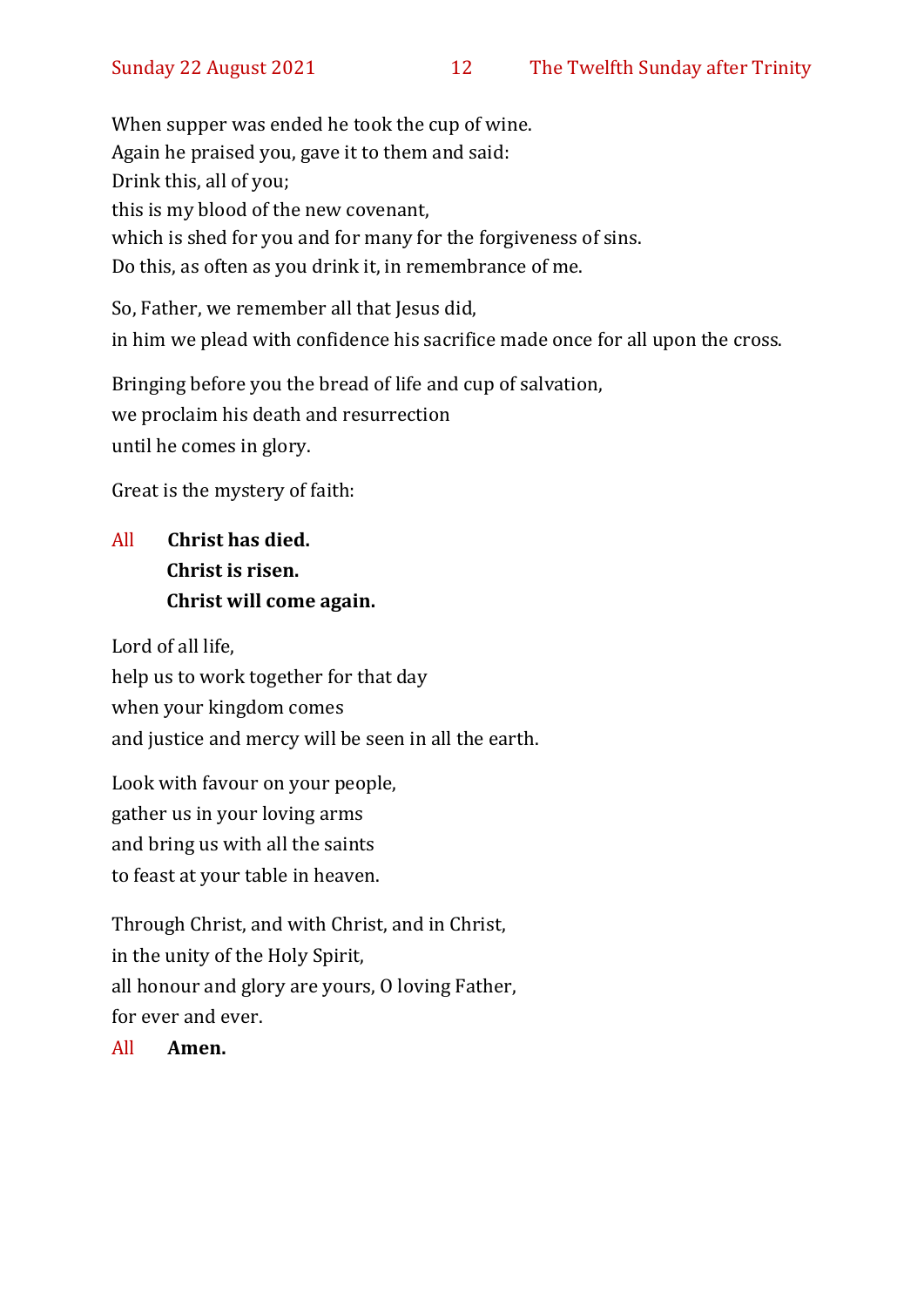## The Lord's Prayer

As our Saviour taught us, so we pray

All **Our Father in heaven, hallowed be your name, your kingdom come, your will be done, on earth as in heaven. Give us today our daily bread. Forgive us our sins as we forgive those who sin against us. Lead us not into temptation but deliver us from evil. For the kingdom, the power,** 

**and the glory are yours now and for ever. Amen.**

# Breaking of the Bread

We break this bread to share in the body of Christ.

- All **Though we are many, we are one body, because we all share in one bread.**
- All **Lamb of God,**

**you take away the sin of the world, have mercy on us.**

**Lamb of God, you take away the sin of the world, have mercy on us.**

**Lamb of God, you take away the sin of the world, grant us peace.**

Draw near with faith. Receive the body of our Lord Jesus Christ which he gave for you, and his blood which he shed for you. Eat and drink in remembrance that he died for you, and feed on him in your hearts by faith with thanksgiving.